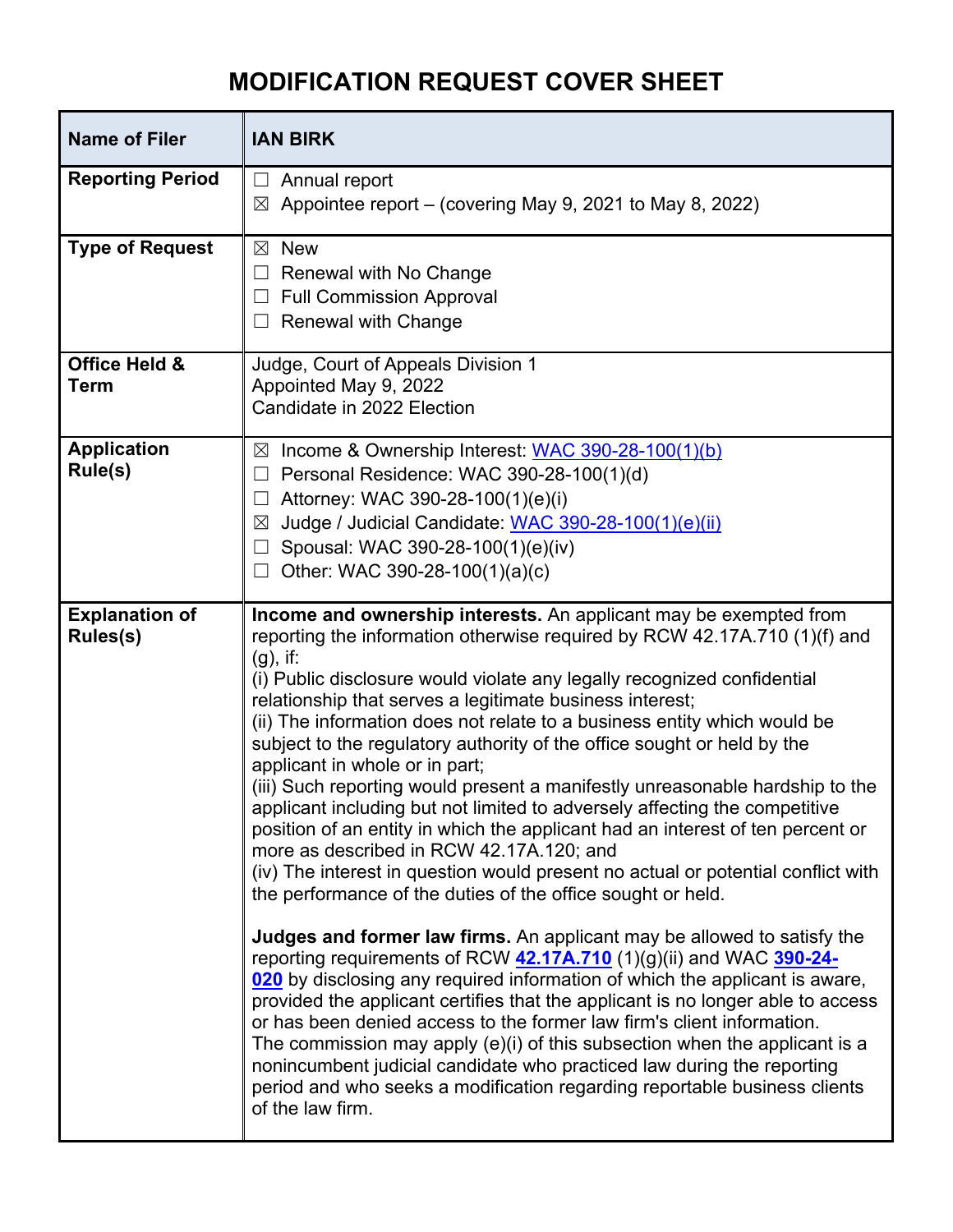| <b>Supporting</b>                                            | $\boxtimes$ Current F-1 (filed May 17, 2022)                                                                                                                                                                                                                                                                                                                                                                                                                                                            |
|--------------------------------------------------------------|---------------------------------------------------------------------------------------------------------------------------------------------------------------------------------------------------------------------------------------------------------------------------------------------------------------------------------------------------------------------------------------------------------------------------------------------------------------------------------------------------------|
| <b>Documents</b>                                             | $\boxtimes$ Modification Application                                                                                                                                                                                                                                                                                                                                                                                                                                                                    |
| (attached)                                                   |                                                                                                                                                                                                                                                                                                                                                                                                                                                                                                         |
| Reason(s) for<br><b>Modification</b><br>(as stated by filer) | OTHER INCOME/OWNERSHIP INTEREST<br>Judge Birk is requesting a partial reporting modification that would exempt<br>him from disclosing the business and other governmental customers that<br>paid \$12,000 or more during the reporting period to American Association<br>for Justice (AAJ) and the Washington State Association for Justice (WSAJ)<br>where he served as on the board of governors during the reporting period.<br>Judge Birk stated that AAJ and WSAJ are national and state nonprofit |
|                                                              | professional associations for lawyers primarily representing plaintiffs<br>in civil cases. They generally do not engage in sales of goods and<br>services but do present continuing legal education seminars attended<br>by individual lawyers.                                                                                                                                                                                                                                                         |
|                                                              | Judge Birk stated that prior to his judicial appointment he has asked<br>$\bullet$<br>both organizations if there were any reportable customers. He did not<br>learn of any as a board member and believes that information to still<br>be accurate.                                                                                                                                                                                                                                                    |
|                                                              | In addition, Judge Birk attests that he no longer has access to any<br>customer lists of AAJ or WSAJ and stated that it is exceedingly rare<br>for these entities to be involved in any type of legal proceedings that<br>would come before the Court of Appeals.                                                                                                                                                                                                                                       |
|                                                              | <b>FORMER LAW FIRM CLIENTS</b>                                                                                                                                                                                                                                                                                                                                                                                                                                                                          |
|                                                              | Judge Birk is requesting a partial reporting modification that would exempt<br>his from disclosing the business customers or clients that paid \$12,000 or<br>more during the reporting period to his former law firm, Keller Rohrback<br>L.L.P.                                                                                                                                                                                                                                                        |
|                                                              | Judge Birk was an attorney with Keller Rohrback L.L.P. prior to his<br>appointment to the Court of Appeals.                                                                                                                                                                                                                                                                                                                                                                                             |
|                                                              | Keller Rohrback L.L.P. has approximately 60 lawyers in offices in<br>Seattle, Phoenix, Santa Barbara, Oakland, and New York.                                                                                                                                                                                                                                                                                                                                                                            |
|                                                              | Judge Birk stated that it would be both a hardship and likely impinge<br>confidential information to disclose the purpose of the legal<br>representations. He further stated that he had knowledge of and<br>worked on matters for only two of the reportable clients of the firm. In                                                                                                                                                                                                                   |